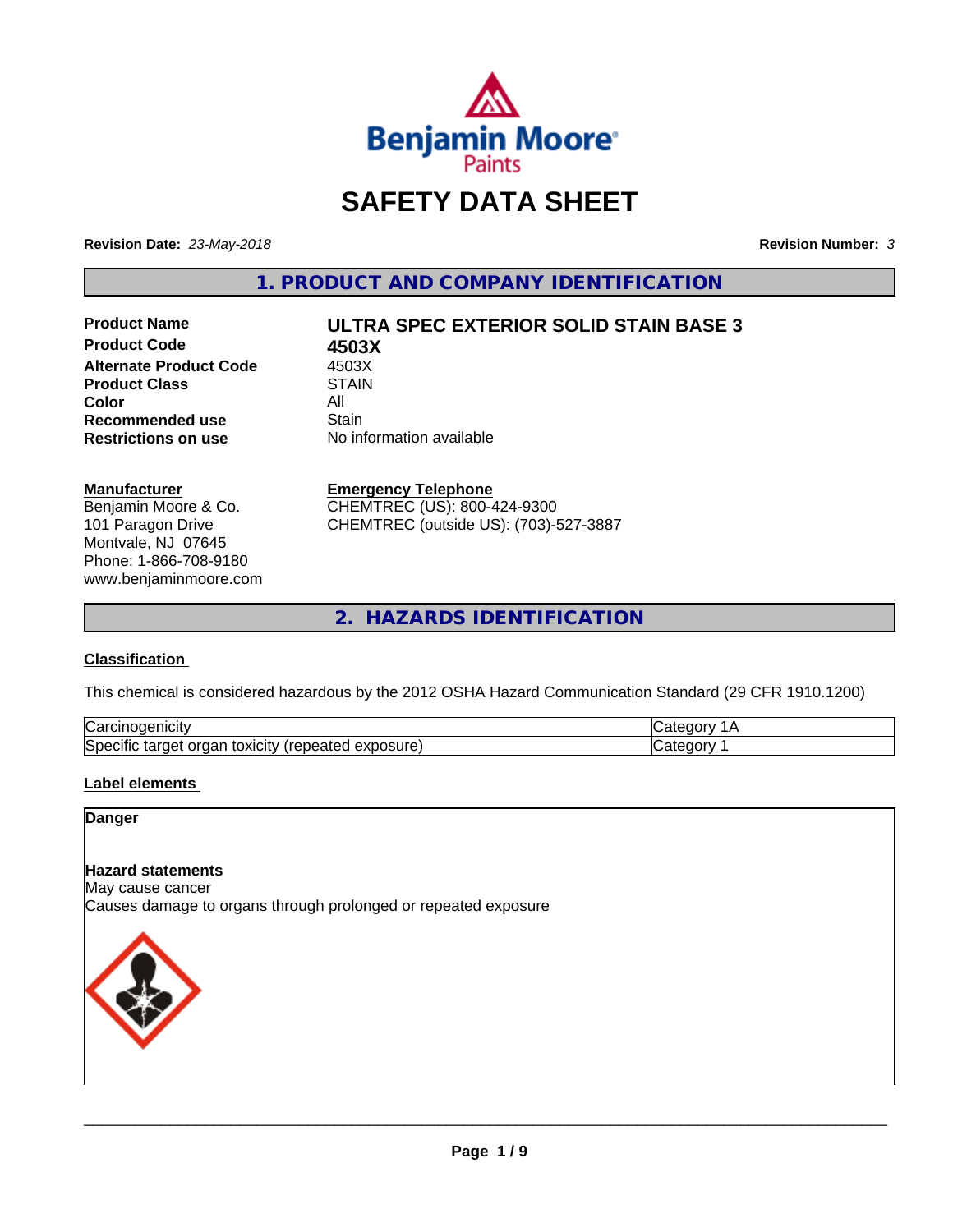**Appearance** liquid **Odor 11** Odor little or no odor

#### **Precautionary Statements - Prevention**

Obtain special instructions before use Do not handle until all safety precautions have been read and understood Use personal protective equipment as required Do not breathe dust/fume/gas/mist/vapors/spray Wash face, hands and any exposed skin thoroughly after handling Do not eat, drink or smoke when using this product

#### **Precautionary Statements - Response**

IF exposed or concerned: Get medical advice/attention

#### **Precautionary Statements - Storage**

Store locked up

#### **Precautionary Statements - Disposal**

Dispose of contents/container to an approved waste disposal plant

#### **Hazards not otherwise classified (HNOC)**

Not applicable

#### **Other information**

No information available

## **3. COMPOSITION INFORMATION ON COMPONENTS**

\_\_\_\_\_\_\_\_\_\_\_\_\_\_\_\_\_\_\_\_\_\_\_\_\_\_\_\_\_\_\_\_\_\_\_\_\_\_\_\_\_\_\_\_\_\_\_\_\_\_\_\_\_\_\_\_\_\_\_\_\_\_\_\_\_\_\_\_\_\_\_\_\_\_\_\_\_\_\_\_\_\_\_\_\_\_\_\_\_\_\_\_\_

| <b>Chemical name</b>            | <b>CAS No.</b> | Weight-% |
|---------------------------------|----------------|----------|
| Titanium dioxide                | 13463-67-7     |          |
| Silica, crystalline             | 14808-60-7     |          |
| Zinc oxide                      | 1314-13-2      |          |
| Sodium C14-C16 olefin sulfonate | 68439-57-6     | U.5      |

### **4. FIRST AID MEASURES**

| <b>General Advice</b>                            | No hazards which require special first aid measures.                                                     |  |
|--------------------------------------------------|----------------------------------------------------------------------------------------------------------|--|
| <b>Eye Contact</b>                               | Rinse thoroughly with plenty of water for at least 15 minutes and consult a<br>physician.                |  |
| <b>Skin Contact</b>                              | Wash off immediately with soap and plenty of water while removing all<br>contaminated clothes and shoes. |  |
| <b>Inhalation</b>                                | Move to fresh air. If symptoms persist, call a physician.                                                |  |
| Ingestion                                        | Clean mouth with water and afterwards drink plenty of water. Consult a physician<br>if necessary.        |  |
| <b>Most Important</b><br><b>Symptoms/Effects</b> | None known.                                                                                              |  |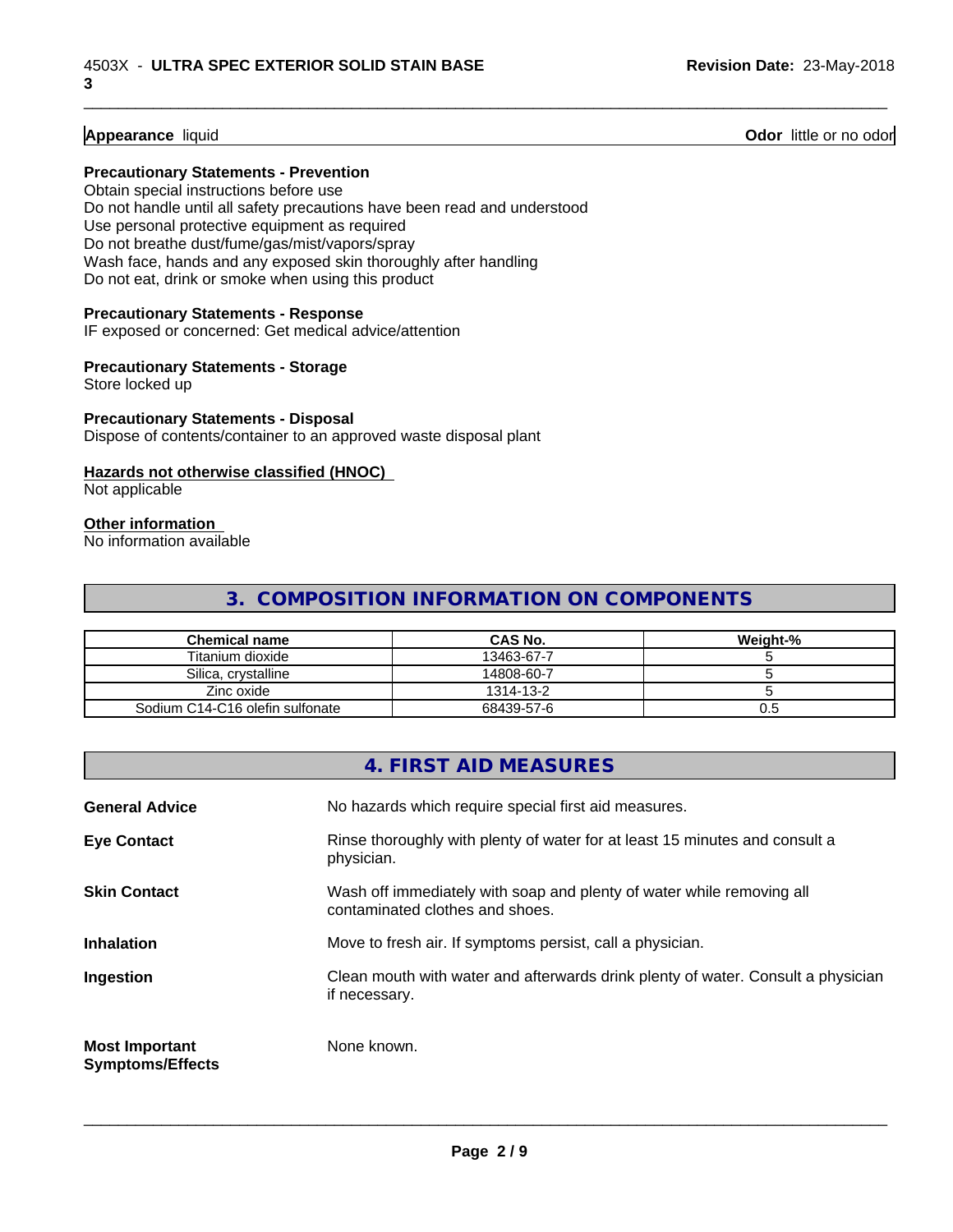| <b>Notes To Physician</b>                                                        | Treat symptomatically. |                                                                                                            |                                                                                                                 |  |
|----------------------------------------------------------------------------------|------------------------|------------------------------------------------------------------------------------------------------------|-----------------------------------------------------------------------------------------------------------------|--|
|                                                                                  |                        | 5. FIRE-FIGHTING MEASURES                                                                                  |                                                                                                                 |  |
| <b>Suitable Extinguishing Media</b>                                              |                        | Use extinguishing measures that are appropriate to local<br>circumstances and the surrounding environment. |                                                                                                                 |  |
| <b>Protective Equipment And Precautions For</b><br><b>Firefighters</b>           |                        | and full protective gear.                                                                                  | As in any fire, wear self-contained breathing apparatus<br>pressure-demand, MSHA/NIOSH (approved or equivalent) |  |
| <b>Specific Hazards Arising From The Chemical</b>                                |                        | Closed containers may rupture if exposed to fire or<br>extreme heat.                                       |                                                                                                                 |  |
| <b>Sensitivity To Mechanical Impact</b>                                          |                        | No                                                                                                         |                                                                                                                 |  |
| <b>Sensitivity To Static Discharge</b>                                           |                        | No                                                                                                         |                                                                                                                 |  |
| <b>Flash Point Data</b><br>Flash Point (°F)<br>Flash Point (°C)<br><b>Method</b> |                        | Not applicable<br>Not applicable<br>Not applicable                                                         |                                                                                                                 |  |
| <b>Flammability Limits In Air</b>                                                |                        |                                                                                                            |                                                                                                                 |  |
| Lower flammability limit:<br><b>Upper flammability limit:</b>                    |                        | Not applicable<br>Not applicable                                                                           |                                                                                                                 |  |
| <b>NFPA</b><br>Health: 1                                                         | Flammability: 0        | Instability: 0                                                                                             | <b>Special: Not Applicable</b>                                                                                  |  |
| <b>NFPA Legend</b><br>0 - Not Hazardous<br>1 - Slightly                          |                        |                                                                                                            |                                                                                                                 |  |

- 2 Moderate
- 
- 3 High
- 4 Severe

*The ratings assigned are only suggested ratings, the contractor/employer has ultimate responsibilities for NFPA ratings where this system is used.*

*Additional information regarding the NFPA rating system is available from the National Fire Protection Agency (NFPA) at www.nfpa.org.*

## **6. ACCIDENTAL RELEASE MEASURES**

| <b>Personal Precautions</b>      | Avoid contact with skin, eyes and clothing. Ensure adequate ventilation.                             |
|----------------------------------|------------------------------------------------------------------------------------------------------|
| <b>Other Information</b>         | Prevent further leakage or spillage if safe to do so.                                                |
| <b>Environmental precautions</b> | See Section 12 for additional Ecological Information.                                                |
| <b>Methods for Cleaning Up</b>   | Soak up with inert absorbent material. Sweep up and shovel into suitable<br>containers for disposal. |
|                                  |                                                                                                      |

## **7. HANDLING AND STORAGE**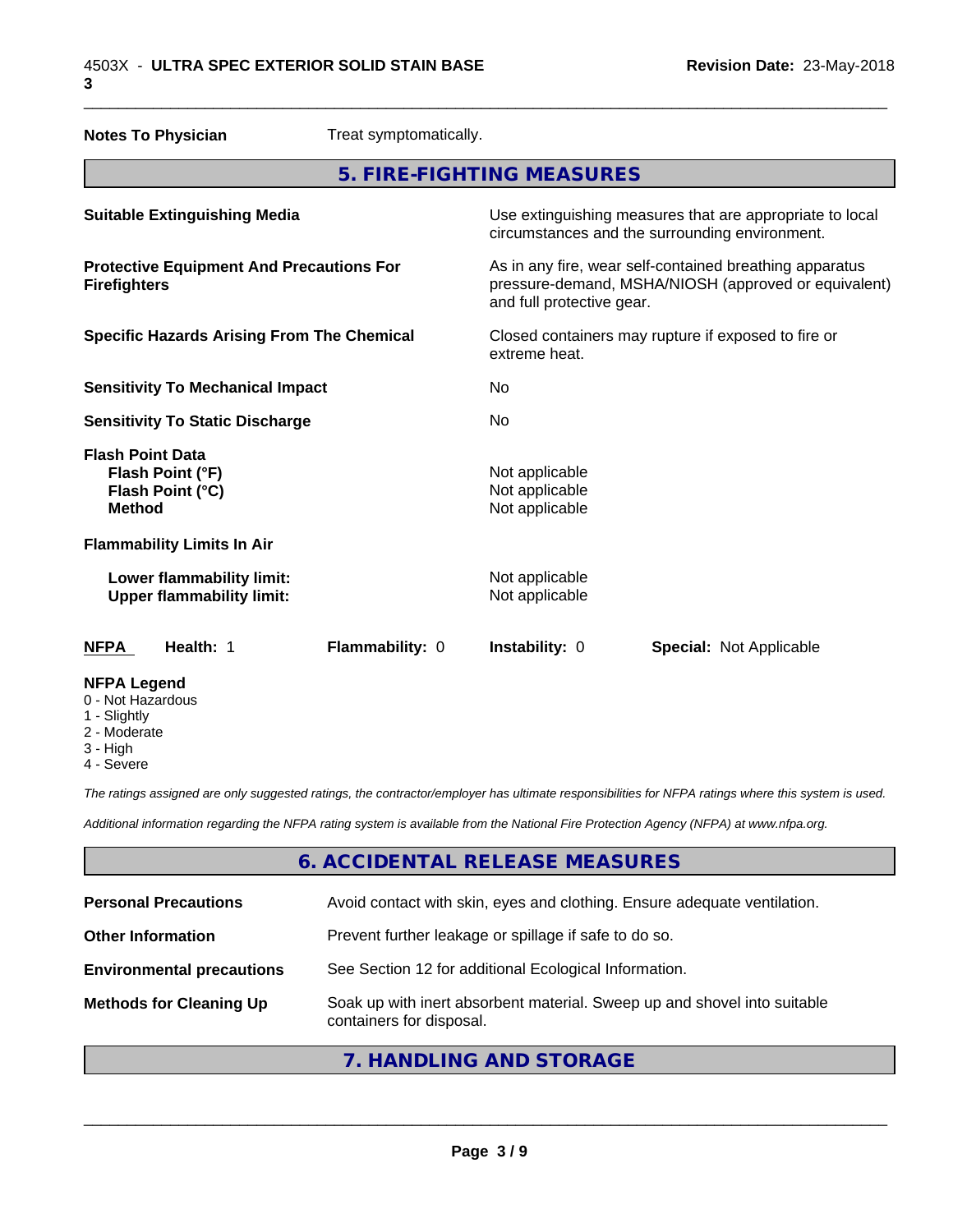| <b>Handling</b>               | Avoid contact with skin, eyes and clothing. Avoid breathing vapors, spray mists or<br>sanding dust. In case of insufficient ventilation, wear suitable respiratory<br>equipment. |
|-------------------------------|----------------------------------------------------------------------------------------------------------------------------------------------------------------------------------|
| <b>Storage</b>                | Keep container tightly closed. Keep out of the reach of children.                                                                                                                |
| <b>Incompatible Materials</b> | No information available                                                                                                                                                         |
|                               |                                                                                                                                                                                  |

## **8. EXPOSURE CONTROLS/PERSONAL PROTECTION**

#### **Exposure Limits**

| <b>Chemical name</b> | <b>ACGIH TLV</b>             | <b>OSHA PEL</b>           |
|----------------------|------------------------------|---------------------------|
| Titanium dioxide     | 10 mg/m <sup>3</sup> - TWA   | 15 mg/m $3$ - TWA         |
| Silica, crystalline  | $0.025 \text{ ma/m}^3$ - TWA |                           |
| Zinc oxide           | 2 mg/m <sup>3</sup> - TWA    | 5 mg/m <sup>3</sup> - TWA |
|                      | 10 mg/m $3$ - STEL           | 15 mg/m $^3$ - TWA        |

#### **Legend**

ACGIH - American Conference of Governmental Industrial Hygienists Exposure Limits OSHA - Occupational Safety & Health Administration Exposure Limits N/E - Not Established

**Engineering Measures** Ensure adequate ventilation, especially in confined areas.

| <b>Personal Protective Equipment</b> |                                                                                                                                     |
|--------------------------------------|-------------------------------------------------------------------------------------------------------------------------------------|
| <b>Eye/Face Protection</b>           | Safety glasses with side-shields.                                                                                                   |
| <b>Skin Protection</b>               | Protective gloves and impervious clothing.                                                                                          |
| <b>Respiratory Protection</b>        | In case of insufficient ventilation wear suitable respiratory equipment.                                                            |
| <b>Hygiene Measures</b>              | Avoid contact with skin, eyes and clothing. Remove and wash contaminated<br>clothing before re-use. Wash thoroughly after handling. |

#### **9. PHYSICAL AND CHEMICAL PROPERTIES**

| Appearance                        | liquid                   |
|-----------------------------------|--------------------------|
| Odor                              | little or no odor        |
| <b>Odor Threshold</b>             | No information available |
| Density (Ibs/gal)                 | $10.2 - 10.6$            |
| <b>Specific Gravity</b>           | $1.22 - 1.27$            |
| рH                                | No information available |
| <b>Viscosity (cps)</b>            | No information available |
| Solubility(ies)                   | No information available |
| <b>Water solubility</b>           | No information available |
| <b>Evaporation Rate</b>           | No information available |
| Vapor pressure @20 °C (kPa)       | No information available |
| Vapor density                     | No information available |
| Wt. % Solids                      | 45 - 55                  |
| Vol. % Solids                     | $30 - 40$                |
| Wt. % Volatiles                   | 45 - 55                  |
| Vol. % Volatiles                  | $60 - 70$                |
| <b>VOC Regulatory Limit (g/L)</b> | ~< 100                   |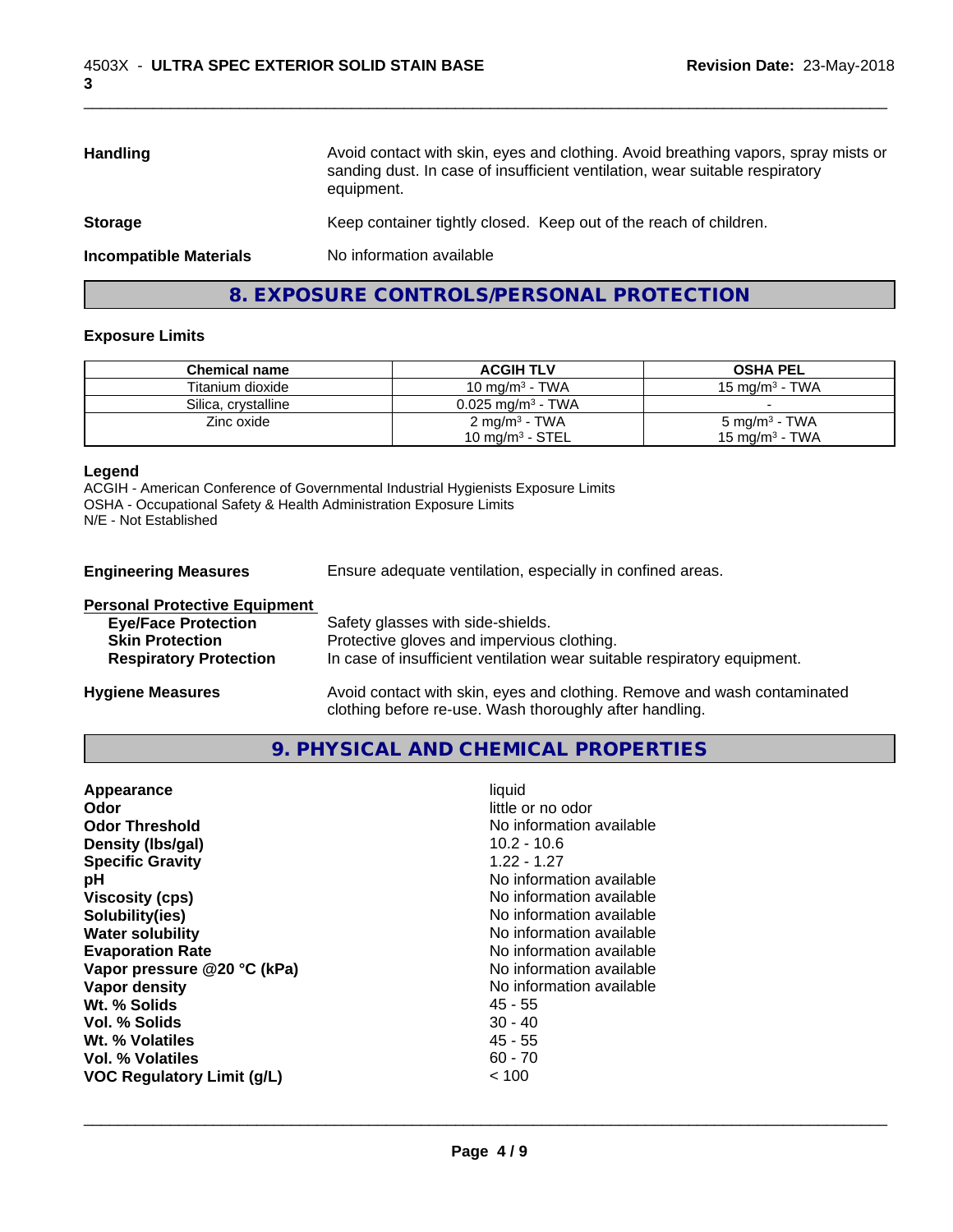| <b>Boiling Point (°F)</b>            | 212                      |
|--------------------------------------|--------------------------|
| <b>Boiling Point (°C)</b>            | 100                      |
| <b>Freezing Point (°F)</b>           | 32                       |
| <b>Freezing Point (°C)</b>           | 0                        |
| Flash Point (°F)                     | Not applicable           |
| Flash Point (°C)                     | Not applicable           |
| <b>Method</b>                        | Not applicable           |
| Flammability (solid, gas)            | Not applicable           |
| <b>Upper flammability limit:</b>     | Not applicable           |
| Lower flammability limit:            | Not applicable           |
| <b>Autoignition Temperature (°F)</b> | No information available |
| <b>Autoignition Temperature (°C)</b> | No information available |
| Decomposition Temperature (°F)       | No information available |
| Decomposition Temperature (°C)       | No information available |
| <b>Partition coefficient</b>         | No information available |

\_\_\_\_\_\_\_\_\_\_\_\_\_\_\_\_\_\_\_\_\_\_\_\_\_\_\_\_\_\_\_\_\_\_\_\_\_\_\_\_\_\_\_\_\_\_\_\_\_\_\_\_\_\_\_\_\_\_\_\_\_\_\_\_\_\_\_\_\_\_\_\_\_\_\_\_\_\_\_\_\_\_\_\_\_\_\_\_\_\_\_\_\_

## **10. STABILITY AND REACTIVITY**

| <b>Reactivity</b>                         | Not Applicable                           |
|-------------------------------------------|------------------------------------------|
| <b>Chemical Stability</b>                 | Stable under normal conditions.          |
| <b>Conditions to avoid</b>                | Prevent from freezing.                   |
| <b>Incompatible Materials</b>             | No materials to be especially mentioned. |
| <b>Hazardous Decomposition Products</b>   | None under normal use.                   |
| <b>Possibility of hazardous reactions</b> | None under normal conditions of use.     |

## **11. TOXICOLOGICAL INFORMATION**

| <b>Product Information</b>               |                                                                                                                                                 |
|------------------------------------------|-------------------------------------------------------------------------------------------------------------------------------------------------|
| Information on likely routes of exposure |                                                                                                                                                 |
|                                          | <b>Principal Routes of Exposure</b> Eye contact, skin contact and inhalation.                                                                   |
| <b>Acute Toxicity</b>                    |                                                                                                                                                 |
| <b>Product Information</b>               | No information available                                                                                                                        |
|                                          | Symptoms related to the physical, chemical and toxicological characteristics                                                                    |
| Symptoms                                 | No information available                                                                                                                        |
|                                          | Delayed and immediate effects as well as chronic effects from short and long-term exposure                                                      |
| Eye contact<br>Skin contact              | May cause slight irritation.<br>Substance may cause slight skin irritation. Prolonged or repeated contact may dry<br>skin and cause irritation. |
| Inhalation<br>Ingestion                  | May cause irritation of respiratory tract.<br>Ingestion may cause gastrointestinal irritation, nausea, vomiting and diarrhea.                   |
|                                          |                                                                                                                                                 |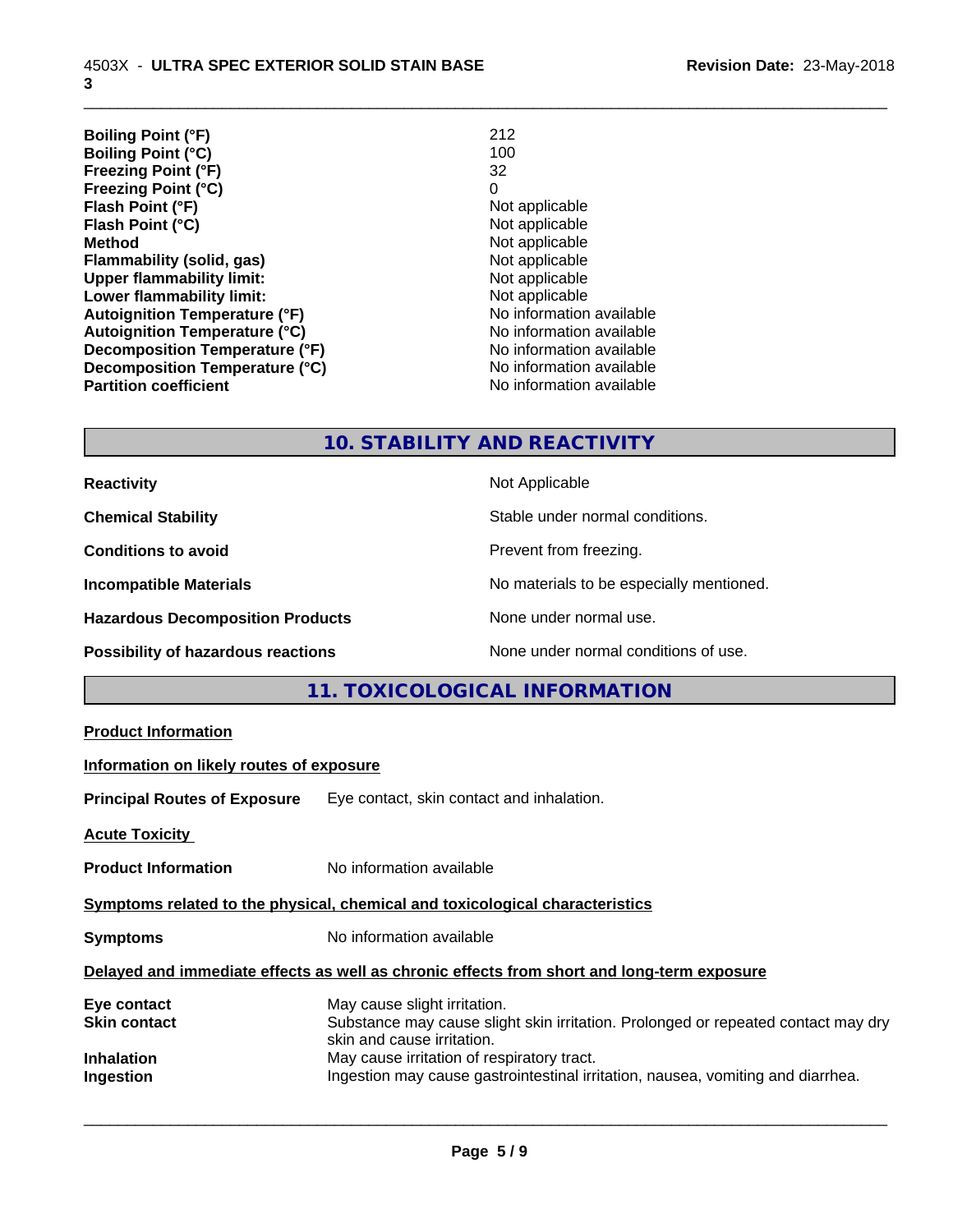| <b>Sensitization</b>            | No information available                                                   |
|---------------------------------|----------------------------------------------------------------------------|
| <b>Neurological Effects</b>     | No information available.                                                  |
| <b>Mutagenic Effects</b>        | No information available.                                                  |
| <b>Reproductive Effects</b>     | No information available.                                                  |
| <b>Developmental Effects</b>    | No information available.                                                  |
| <b>Target organ effects</b>     | No information available.                                                  |
| <b>STOT - single exposure</b>   | No information available.                                                  |
| <b>STOT - repeated exposure</b> | Causes damage to organs through prolonged or repeated exposure if inhaled. |
| Other adverse effects           | No information available.                                                  |
| <b>Aspiration Hazard</b>        | No information available                                                   |

#### **Numerical measures of toxicity**

#### **The following values are calculated based on chapter 3.1 of the GHS document**

**ATEmix (oral)** 15503 mg/kg

#### **Component Information**

Titanium dioxide LD50 Oral: > 10000 mg/kg (Rat) Silica, crystalline LD50 Oral: 500 mg/kg (Rat) Zinc oxide LD50 Oral: 5000 mg/kg (Rat) LC50 Inhalation (Dust):  $> 5700$  mg/m<sup>3</sup> (Rat, 4 hr.)

#### **Carcinogenicity**

*The information below indicateswhether each agency has listed any ingredient as a carcinogen:.*

| <b>Chemical name</b> | <b>IARC</b>         | NTP         | <b>OSHA</b> |
|----------------------|---------------------|-------------|-------------|
|                      | 2B - Possible Human |             | Listed      |
| Titanium dioxide     | Carcinoɑen          |             |             |
|                      | - Human Carcinogen  | Known Human | Listed      |
| Silica, crystalline  |                     | Carcinogen  |             |

• Crystalline Silica has been determined to be carcinogenic to humans by IARC (1) when in respirable form. Risk of cancer depends on duration and level of inhalation exposure to spray mist or dust from sanding the dried paint.

• Although IARC has classified titanium dioxide as possibly carcinogenic to humans (2B), their summary concludes: "No significant exposure to titanium dioxide is thought to occur during the use of products in which titanium dioxide is bound to other materials, such as paint."

#### **Legend**

IARC - International Agency for Research on Cancer NTP - National Toxicity Program OSHA - Occupational Safety & Health Administration

**12. ECOLOGICAL INFORMATION**

#### **Ecotoxicity Effects**

The environmental impact of this product has not been fully investigated.

#### **Product Information**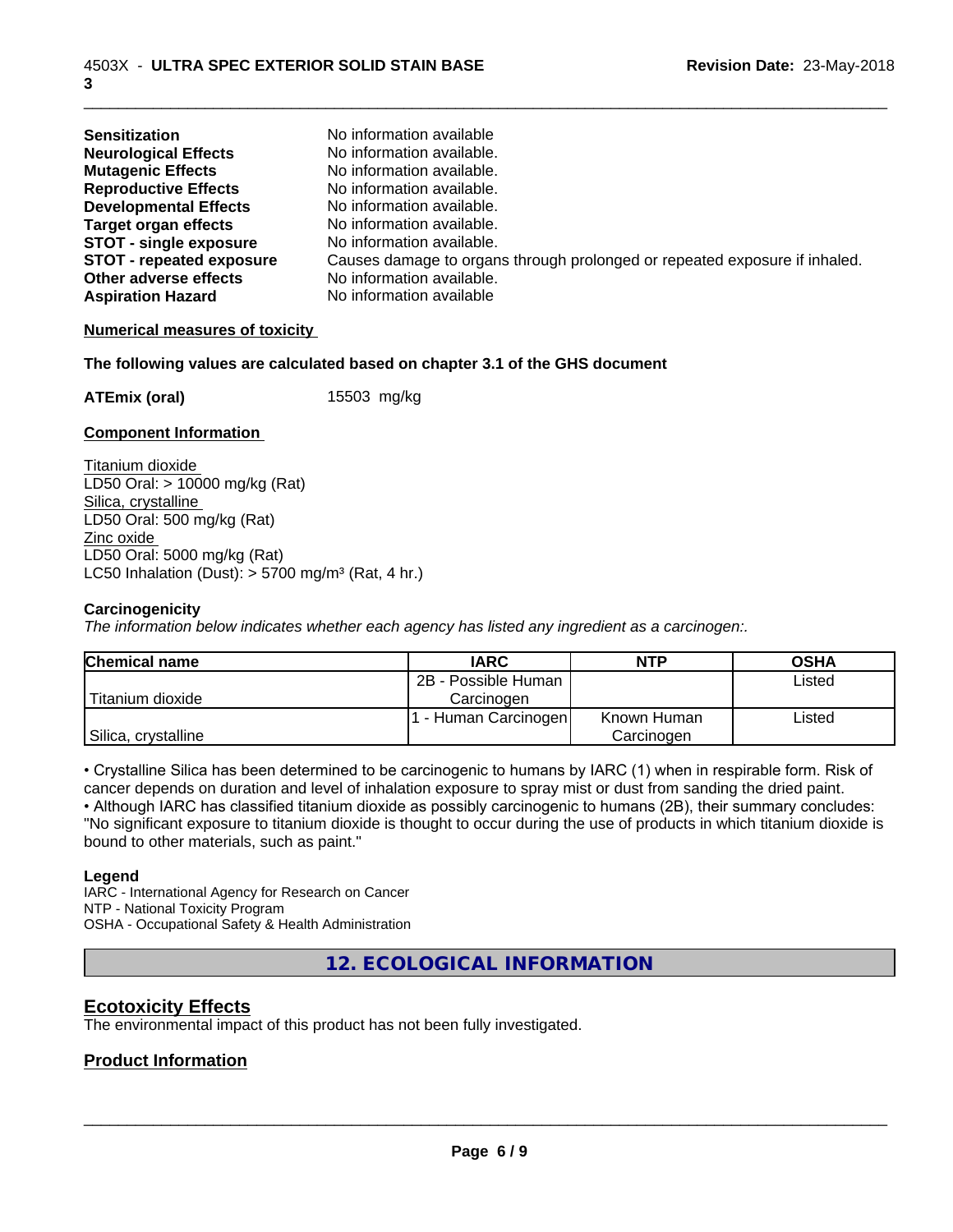## **Acute Toxicity to Fish**

No information available

#### **Acute Toxicity to Aquatic Invertebrates**

No information available

#### **Acute Toxicity to Aquatic Plants** No information available

## **Persistence / Degradability**

No information available.

#### **Bioaccumulation**

No information available.

### **Mobility in Environmental Media**

No information available.

#### **Ozone**

No information available

#### **Component Information**

#### **Acute Toxicity to Fish**

Titanium dioxide  $LC50:$  > 1000 mg/L (Fathead Minnow - 96 hr.)

#### **Acute Toxicity to Aquatic Invertebrates**

No information available

#### **Acute Toxicity to Aquatic Plants**

No information available

|                              | 13. DISPOSAL CONSIDERATIONS                                                                                                                                                                                               |
|------------------------------|---------------------------------------------------------------------------------------------------------------------------------------------------------------------------------------------------------------------------|
| <b>Waste Disposal Method</b> | Dispose of in accordance with federal, state, and local regulations. Local<br>requirements may vary, consult your sanitation department or state-designated<br>environmental protection agency for more disposal options. |
|                              | 14. TRANSPORT INFORMATION                                                                                                                                                                                                 |
| <b>DOT</b>                   | Not regulated                                                                                                                                                                                                             |
| <b>ICAO/IATA</b>             | Not regulated                                                                                                                                                                                                             |
| <b>IMDG / IMO</b>            | Not regulated                                                                                                                                                                                                             |
|                              | <b>15. REGULATORY INFORMATION</b>                                                                                                                                                                                         |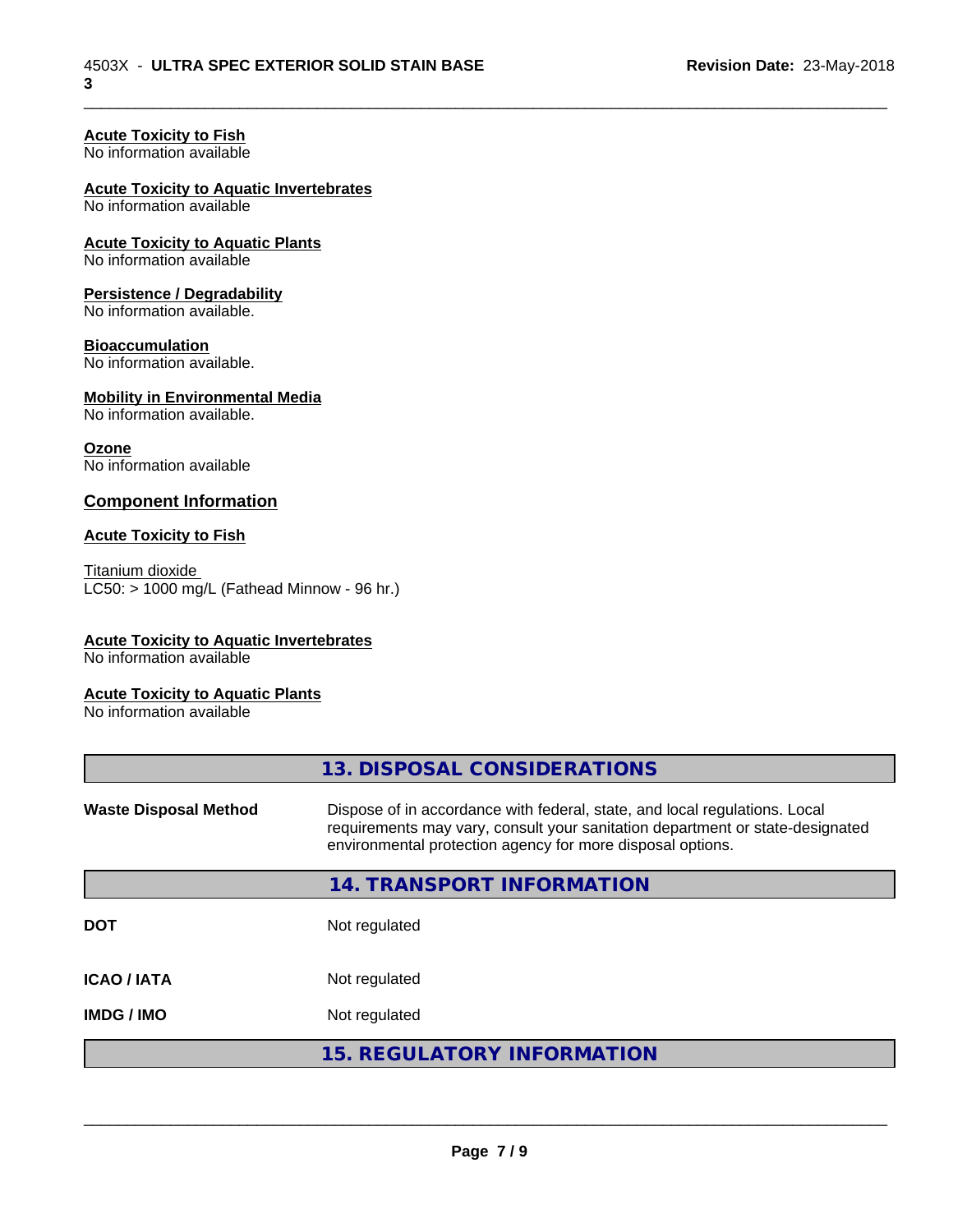#### **International Inventories**

| <b>TSCA: United States</b> | Yes - All components are listed or exempt. |
|----------------------------|--------------------------------------------|
| <b>DSL: Canada</b>         | Yes - All components are listed or exempt. |

#### **Federal Regulations**

| SARA 311/312 hazardous categorization                                                                                                                                                                                          |  |
|--------------------------------------------------------------------------------------------------------------------------------------------------------------------------------------------------------------------------------|--|
| A contract the set of the set of the set of the set of the set of the set of the set of the set of the set of the set of the set of the set of the set of the set of the set of the set of the set of the set of the set of th |  |

| Acute health hazard               | Nο  |
|-----------------------------------|-----|
| Chronic Health Hazard             | Yes |
| Fire hazard                       | Nο  |
| Sudden release of pressure hazard | N٥  |
| Reactive Hazard                   | N٥  |

#### **SARA 313**

Section 313 of Title III of the Superfund Amendments and Reauthorization Act of 1986 (SARA). This product contains a chemical or chemicals which are subject to the reporting requirements of the Act and Title 40 of the Code of Federal Regulations, Part 372:

| <b>Chemical name</b> | CAS No.    | Weight-% | <b>CERCLA/SARA 313</b><br>(de minimis concentration) |
|----------------------|------------|----------|------------------------------------------------------|
| Feldspar             | 68476-25-5 | 20       |                                                      |
| Zinc oxide           | 1314-13-2  |          |                                                      |

\_\_\_\_\_\_\_\_\_\_\_\_\_\_\_\_\_\_\_\_\_\_\_\_\_\_\_\_\_\_\_\_\_\_\_\_\_\_\_\_\_\_\_\_\_\_\_\_\_\_\_\_\_\_\_\_\_\_\_\_\_\_\_\_\_\_\_\_\_\_\_\_\_\_\_\_\_\_\_\_\_\_\_\_\_\_\_\_\_\_\_\_\_

## **Clean Air Act,Section 112 Hazardous Air Pollutants (HAPs) (see 40 CFR 61)**

This product contains the following HAPs:

*None*

## **US State Regulations**

#### **California Proposition 65**

**A** WARNING: Cancer and Reproductive Harm– www.P65warnings.ca.gov

#### **State Right-to-Know**

| <b>Chemical name</b> | <b>Massachusetts</b> | <b>New Jersey</b> | Pennsylvania |
|----------------------|----------------------|-------------------|--------------|
| Feldspar             |                      |                   |              |
| Titanium dioxide     |                      |                   |              |
| Silica, crystalline  |                      |                   |              |
| Zinc oxide           |                      |                   |              |

**Legend**

X - Listed

## **16. OTHER INFORMATION**